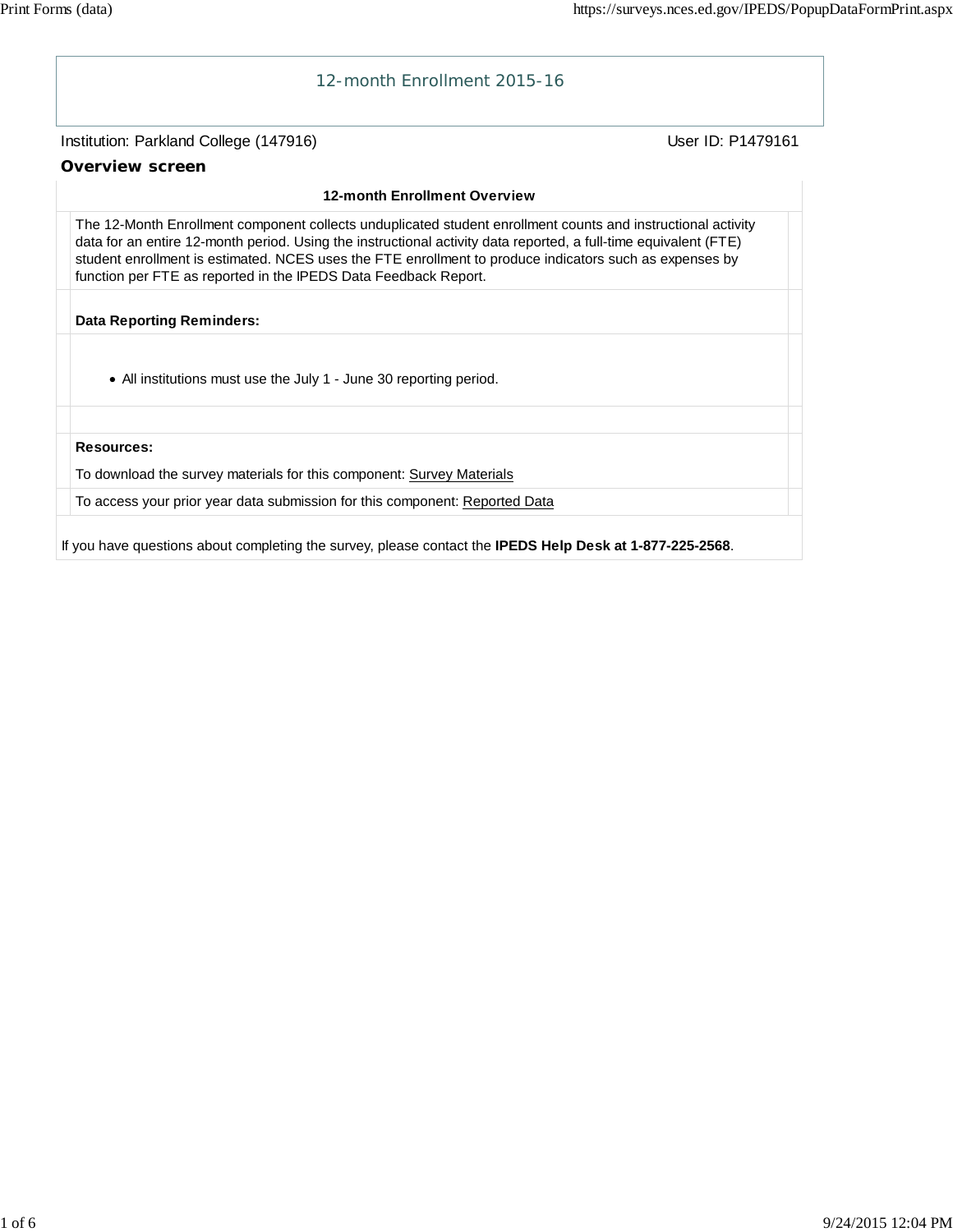Institution: Parkland College (147916) Contact College (147916)

## **Undergraduate Instructional Activity Type**

**Undergraduate instructional activity data in Part B may be reported in units of contact hours or credit hours. Which instructional activity units will you use to report undergraduate instructional activity?**

**Please note that any graduate level instructional activity must be reported in credit hours.**

|                                                                                    |   | Contact hours                                                                                                              |  |  |  |  |
|------------------------------------------------------------------------------------|---|----------------------------------------------------------------------------------------------------------------------------|--|--|--|--|
|                                                                                    | ⊙ | Credit hours                                                                                                               |  |  |  |  |
|                                                                                    | O | Both contact and credit hours (some undergraduate programs measured in contact hours and some<br>measured in credit hours) |  |  |  |  |
| You may use the space below to provide context for the data you've reported above. |   |                                                                                                                            |  |  |  |  |
|                                                                                    |   |                                                                                                                            |  |  |  |  |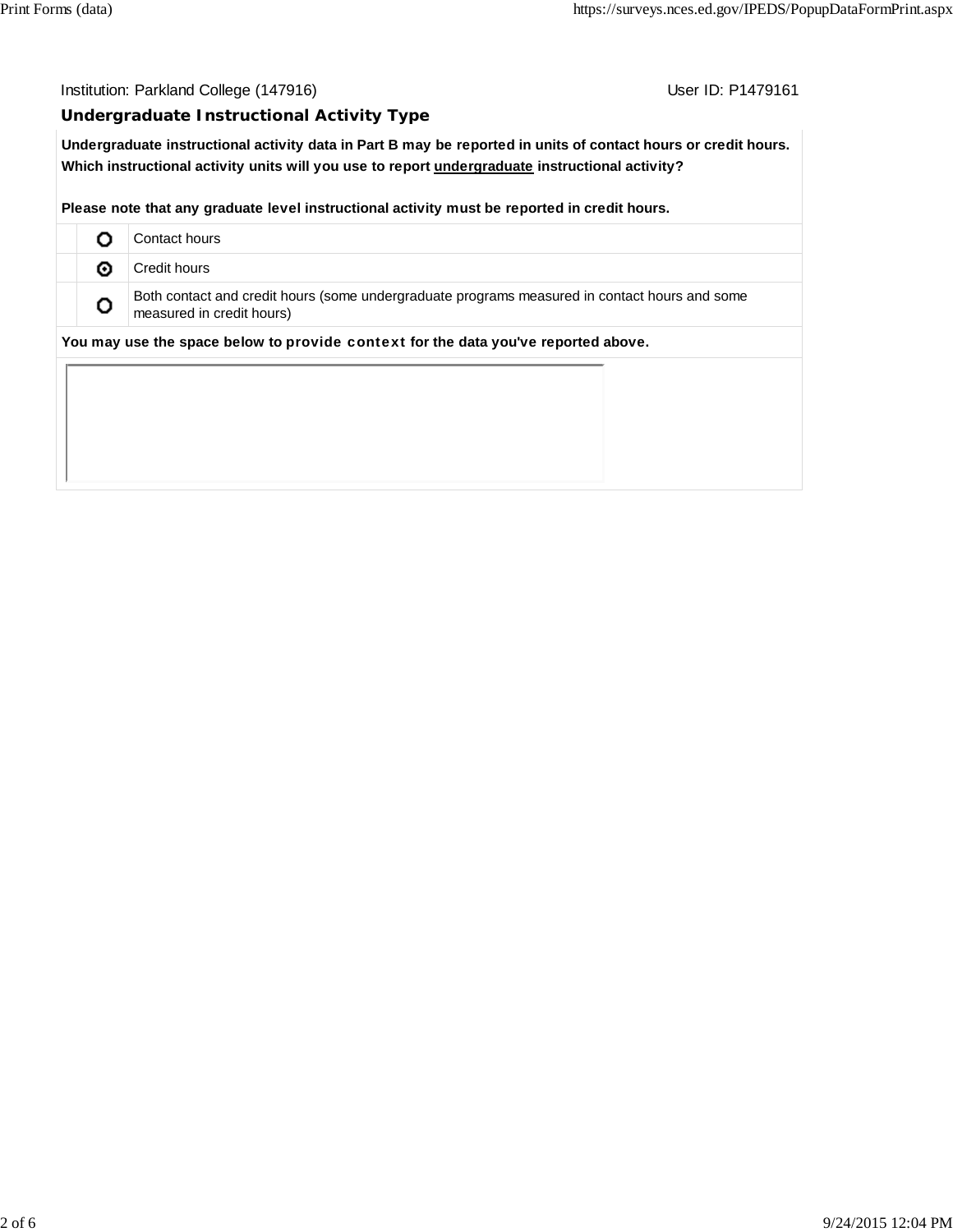## Institution: Parkland College (147916) Contract College (147916)

# **Part A - Unduplicated Count**

# **12-month Unduplicated Count by Race/Ethnicity and Gender**

**July 1, 2014 - June 30, 2015**

### **Reporting Reminders:**

- **Report Hispanic/Latino individuals of any race as Hispanic/Latino**
- **Report race for non-Hispanic/Latino individuals only**
- **Even though Teacher Preparation certificate programs may require a bachelor's degree for admission, they are considered subbaccalaureate undergraduate programs, and students in these programs are undergraduate students.**

#### **Men**

| Students enrolled for credit              | Undergraduate students |
|-------------------------------------------|------------------------|
| Nonresident alien                         | 28                     |
| Hispanic/Latino                           | 634                    |
| American Indian or Alaska Native          | 51                     |
| Asian                                     | 584                    |
| Black or African American                 | 1,195                  |
| Native Hawaiian or Other Pacific Islander | 18                     |
| White                                     | 8,054                  |
| Two or more races                         | 94                     |
| Race and ethnicity unknown                | 2,082                  |
| <b>Total men</b>                          | 12,740                 |
| Total men prior year                      | 13,002                 |

## Women

| Students enrolled for credit              | Undergraduate students |
|-------------------------------------------|------------------------|
| Nonresident alien                         | 26                     |
| Hispanic/Latino                           | 444                    |
| American Indian or Alaska Native          | 34                     |
| Asian                                     | 550                    |
| <b>Black or African American</b>          | 1,093                  |
| Native Hawaiian or Other Pacific Islander | $\overline{7}$         |
| White                                     | 4,584                  |
| Two or more races                         | 93                     |
| Race and ethnicity unknown                | 1,102                  |
| <b>Total women</b>                        | 7,933                  |
| Total women prior year                    | 8,373                  |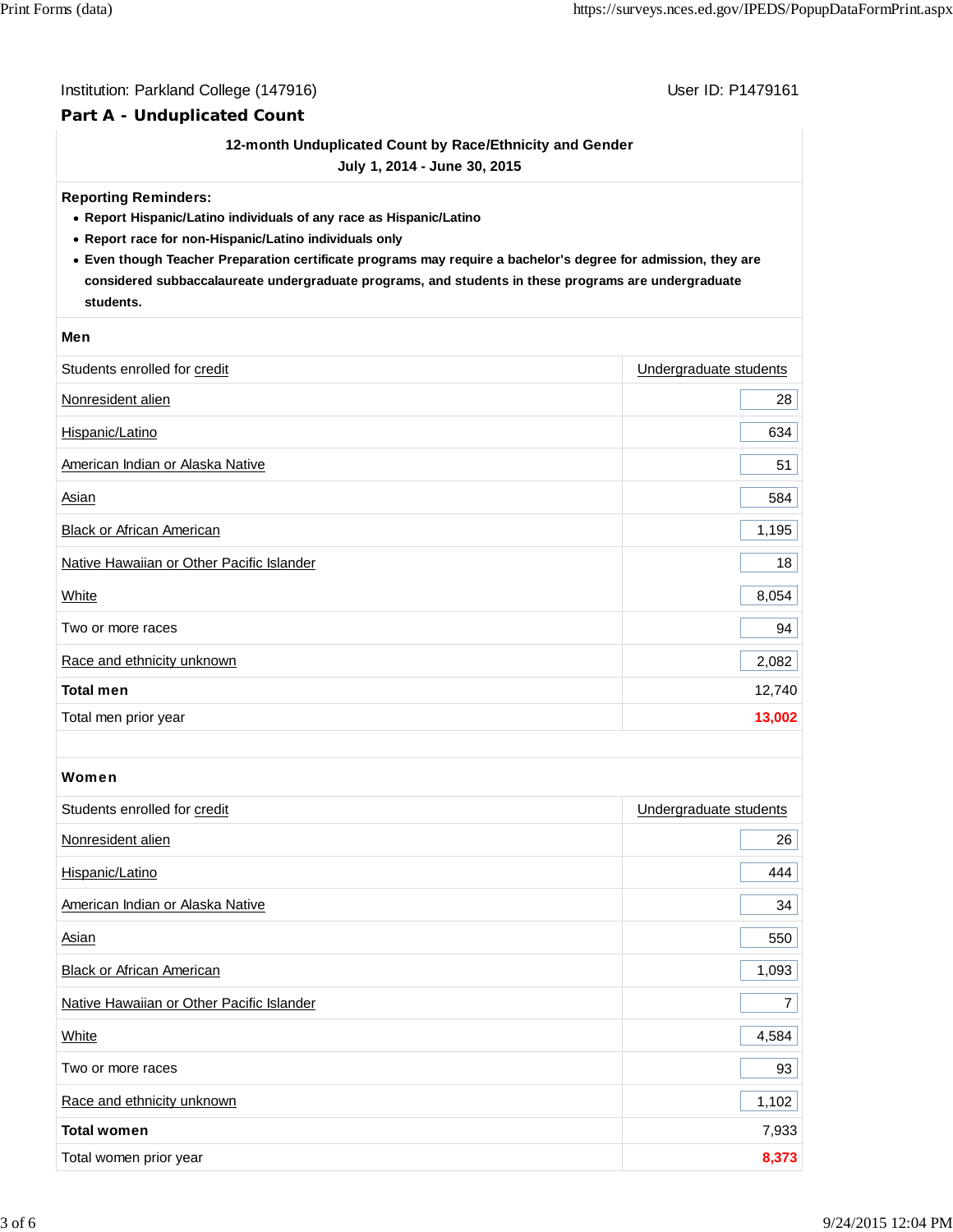| <b>Grand total (2014-15)</b>                                                                                                             | 20,673 |
|------------------------------------------------------------------------------------------------------------------------------------------|--------|
| Prior year data:                                                                                                                         |        |
| Unduplicated headcount (2013-14)                                                                                                         | 21,375 |
| Total enrollment Fall 2014<br>NOTE: Grand total (2014-15) calculated above is expected to be greater than Total<br>enrollment Fall 2014. | 8,443  |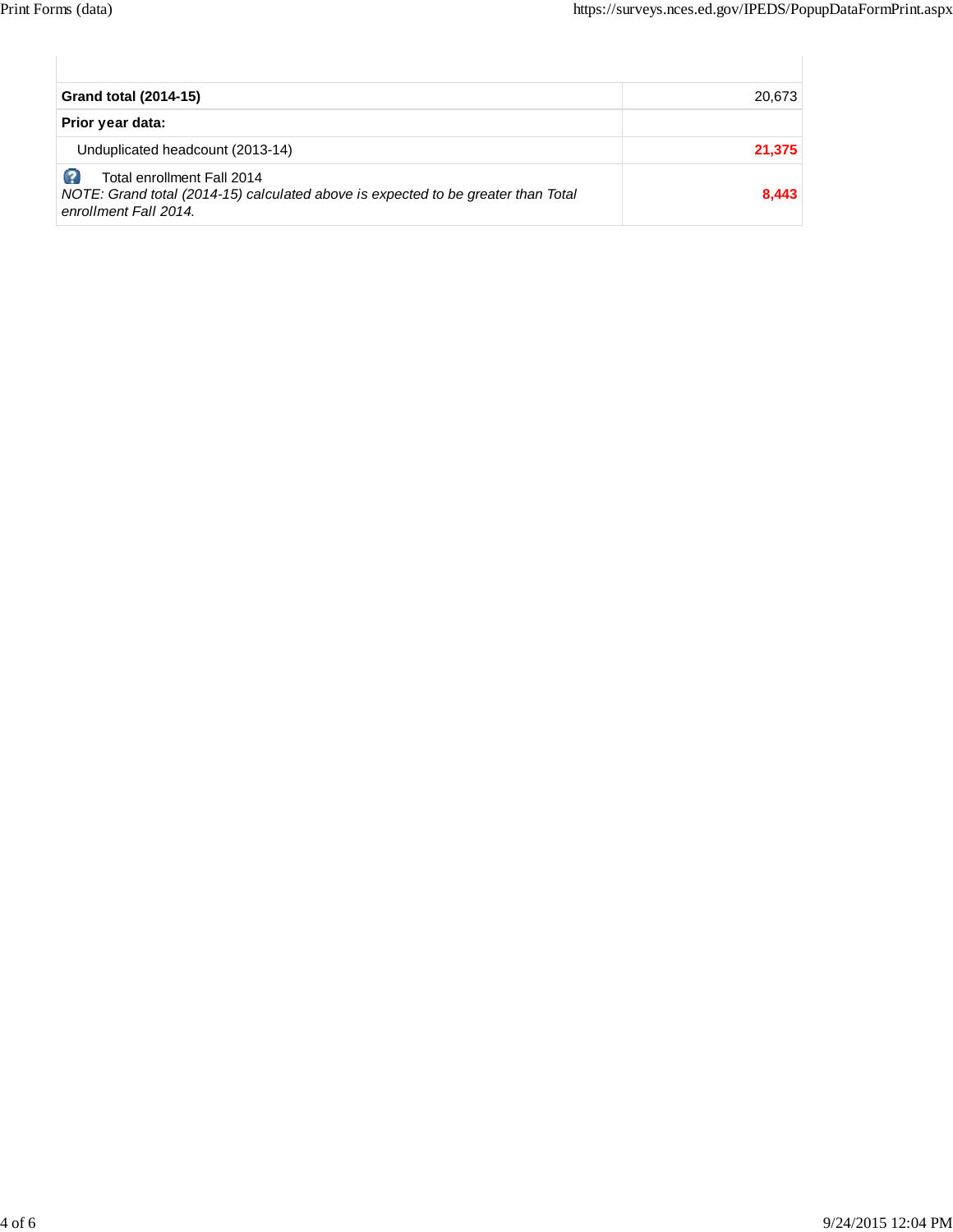| Part B - Instructional Activity<br>12-month Instructional Activity<br>July 1, 2014 - June 30, 2015<br><b>Instructional Activity Reporting Reminder:</b><br>. Instructional activity is used to calculate an IPEDS FTE based on the institution's reported calendar system.<br><b>FTE Reporting Reminder:</b><br>. Institutions need not report their own calculations of undergraduate FTE unless IPEDS FTE calculations would be<br>misleading for comparison purposes among all IPEDS reporting institutions.<br>2014-15 total activity<br>Prior year data<br><b>Instructional Activity</b><br>Undergraduate level:<br>Credit hour activity<br>195,463<br>Calendar system (as reported on the prior year IC Header survey component):<br>If the IPEDS calculated FTE estimates below are not reasonable, AND you have reported the correct instructional<br>activity hours above, enter your best FTE estimate in the "Institution reported FTE" column below and save the page.<br>This option should be used ONLY if the calculated estimate is not reasonable for your institution and IPEDS<br>comparisons.<br>Please provide your best estimate of undergraduate FTE for the 12-month reporting period only if the calculated FTE<br>estimate below is not reasonable for IPEDS comparison purposes:<br><b>Calculated FTE</b><br>Institution reported<br>FTE 2014-15<br>2013-14<br>2014-15 | Institution: Parkland College (147916) | User ID: P1479161 |  |  |                 |  |  |  |  |
|---------------------------------------------------------------------------------------------------------------------------------------------------------------------------------------------------------------------------------------------------------------------------------------------------------------------------------------------------------------------------------------------------------------------------------------------------------------------------------------------------------------------------------------------------------------------------------------------------------------------------------------------------------------------------------------------------------------------------------------------------------------------------------------------------------------------------------------------------------------------------------------------------------------------------------------------------------------------------------------------------------------------------------------------------------------------------------------------------------------------------------------------------------------------------------------------------------------------------------------------------------------------------------------------------------------------------------------------------------------------------------------------------|----------------------------------------|-------------------|--|--|-----------------|--|--|--|--|
|                                                                                                                                                                                                                                                                                                                                                                                                                                                                                                                                                                                                                                                                                                                                                                                                                                                                                                                                                                                                                                                                                                                                                                                                                                                                                                                                                                                                   |                                        |                   |  |  |                 |  |  |  |  |
|                                                                                                                                                                                                                                                                                                                                                                                                                                                                                                                                                                                                                                                                                                                                                                                                                                                                                                                                                                                                                                                                                                                                                                                                                                                                                                                                                                                                   |                                        |                   |  |  |                 |  |  |  |  |
|                                                                                                                                                                                                                                                                                                                                                                                                                                                                                                                                                                                                                                                                                                                                                                                                                                                                                                                                                                                                                                                                                                                                                                                                                                                                                                                                                                                                   |                                        |                   |  |  |                 |  |  |  |  |
|                                                                                                                                                                                                                                                                                                                                                                                                                                                                                                                                                                                                                                                                                                                                                                                                                                                                                                                                                                                                                                                                                                                                                                                                                                                                                                                                                                                                   |                                        |                   |  |  |                 |  |  |  |  |
|                                                                                                                                                                                                                                                                                                                                                                                                                                                                                                                                                                                                                                                                                                                                                                                                                                                                                                                                                                                                                                                                                                                                                                                                                                                                                                                                                                                                   |                                        |                   |  |  |                 |  |  |  |  |
|                                                                                                                                                                                                                                                                                                                                                                                                                                                                                                                                                                                                                                                                                                                                                                                                                                                                                                                                                                                                                                                                                                                                                                                                                                                                                                                                                                                                   |                                        |                   |  |  |                 |  |  |  |  |
|                                                                                                                                                                                                                                                                                                                                                                                                                                                                                                                                                                                                                                                                                                                                                                                                                                                                                                                                                                                                                                                                                                                                                                                                                                                                                                                                                                                                   |                                        |                   |  |  |                 |  |  |  |  |
|                                                                                                                                                                                                                                                                                                                                                                                                                                                                                                                                                                                                                                                                                                                                                                                                                                                                                                                                                                                                                                                                                                                                                                                                                                                                                                                                                                                                   |                                        |                   |  |  | 207,078         |  |  |  |  |
|                                                                                                                                                                                                                                                                                                                                                                                                                                                                                                                                                                                                                                                                                                                                                                                                                                                                                                                                                                                                                                                                                                                                                                                                                                                                                                                                                                                                   |                                        |                   |  |  |                 |  |  |  |  |
|                                                                                                                                                                                                                                                                                                                                                                                                                                                                                                                                                                                                                                                                                                                                                                                                                                                                                                                                                                                                                                                                                                                                                                                                                                                                                                                                                                                                   |                                        |                   |  |  | <b>Semester</b> |  |  |  |  |
|                                                                                                                                                                                                                                                                                                                                                                                                                                                                                                                                                                                                                                                                                                                                                                                                                                                                                                                                                                                                                                                                                                                                                                                                                                                                                                                                                                                                   |                                        |                   |  |  |                 |  |  |  |  |
|                                                                                                                                                                                                                                                                                                                                                                                                                                                                                                                                                                                                                                                                                                                                                                                                                                                                                                                                                                                                                                                                                                                                                                                                                                                                                                                                                                                                   |                                        |                   |  |  |                 |  |  |  |  |
|                                                                                                                                                                                                                                                                                                                                                                                                                                                                                                                                                                                                                                                                                                                                                                                                                                                                                                                                                                                                                                                                                                                                                                                                                                                                                                                                                                                                   |                                        |                   |  |  |                 |  |  |  |  |
|                                                                                                                                                                                                                                                                                                                                                                                                                                                                                                                                                                                                                                                                                                                                                                                                                                                                                                                                                                                                                                                                                                                                                                                                                                                                                                                                                                                                   |                                        |                   |  |  | Prior year FTE  |  |  |  |  |
| 6,515<br>Undergraduate student FTE<br>6,515                                                                                                                                                                                                                                                                                                                                                                                                                                                                                                                                                                                                                                                                                                                                                                                                                                                                                                                                                                                                                                                                                                                                                                                                                                                                                                                                                       |                                        |                   |  |  | 6,903           |  |  |  |  |